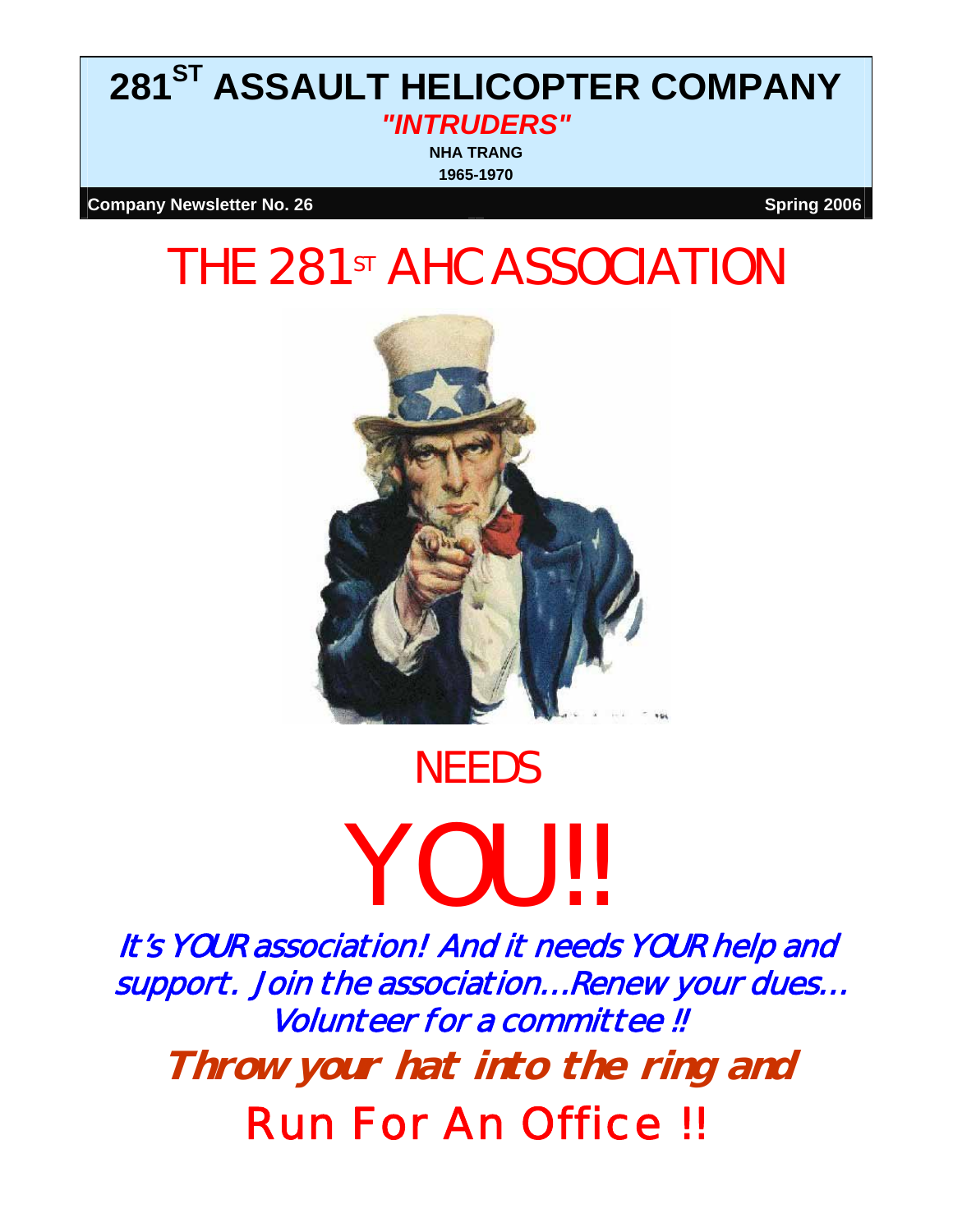### *From the Prez & Membership Chair*

The 281<sup>st</sup> AHC Association as we know it today is growing, and it is the intention of today is growing, and it is the intention of your Executive Board to continue this growth and find as many "lost souls" as possible.

Ok, where are we today? Well we are one elite group of veterans, that served together at one time or another over a period of almost 5 years. This was a time of friendships and bonds that formed to make the 281<sup>st</sup> the unit that each member knew that he could rely upon one or another in the performance of a successful mission. It's the same today as it was over 36 years ago, not everyone saw eye to eye then and it's just the way life is with the many different personalities within the unit.

We still have individuals that are hurting. Many of these Intruders need of assistance and we are here to help them in any way we can. If you know of an Intruder or a family member that needs help please contact one of us and we will do everything we can to assist them. We have had some real good luck in helping guys get their records and help them to collect information to help support their VA claims. This year so far we have had one go from 10% to 70% and should hear any day that he has been approved for the full 100%. These are the some of the things that make this unit of men really stand out from other unit's that was in Viet Nam. You don't have to be a member to get assistance in helping you to obtain proper and prompt medical care from your time in Viet Nam.

We have a few minor challenges facing the association but nothing that we can't take care of. This is your association, so let the members of the EB hear from you. And hear from many of you we did, when you filled out the online survey form reference reunions, EB positions, and reunion sites and helping to host a reunion. It's yours speak up and help us to help all of you. This is the best survey that this Association has ever had that provided so many comments and also the willingness of members to step up and offer to serve on the Executive Board and also to help and/or host a annual reunion.

On a sad note we lost a 66-67, fellow intruder and member, Raymond C. Atwell, 62, of New Gloucester, Maine, who passed away peacefully on Jan. 5, 2006 at his home surrounded by his loving wife, Donna, his cherished daughter, Wendi and his adored sister, Mary, after a long illness. Our thoughts and prayers are with the Atwell family.

I would like to thank each and every one of your for your outstanding support you have provided to me and to your organization this past year. Now is the time to give thanks for our successes and to further build on them in the coming years.

Again thank you for all of the support given to each other and to the betterment of the 281<sup>st</sup> AHC Association.

#### Gary Stagman *President*

have been active in the 281<sup>st</sup> AHC have been active in the 281<sup>st</sup> AHC<br>Association since 1999. In looking back thru all the old Membership Articles that I have written since 2000, we have grown each and every year. When I joined I was Membership # 52 and now we are at 328 !! I can only hope that as we continue to grow and contact more Intruders, and that more Intruders will acquire the capability to communicate thru the Internet and be able to have the same experiences I have had by making the connections of so many. These past years have been a great one for all Intruders. We have found more of our brothers and families of the ones that came home and also of those we lost or had to leave behind. With that being said, we are coming together to form a stronger organization. One of the areas most noted, was the amount of new attendees at the reunion in St Louis. Many of those guys I went over with and others were there when I returned in 1970. We had guys that drove in just for a day to visit with old friends.

I haven't had any time to devote fully to the membership job this past year, but that's going to change very soon. I will be doing a very large 24 hour search run, and then the phones will be ringing everywhere in the world. I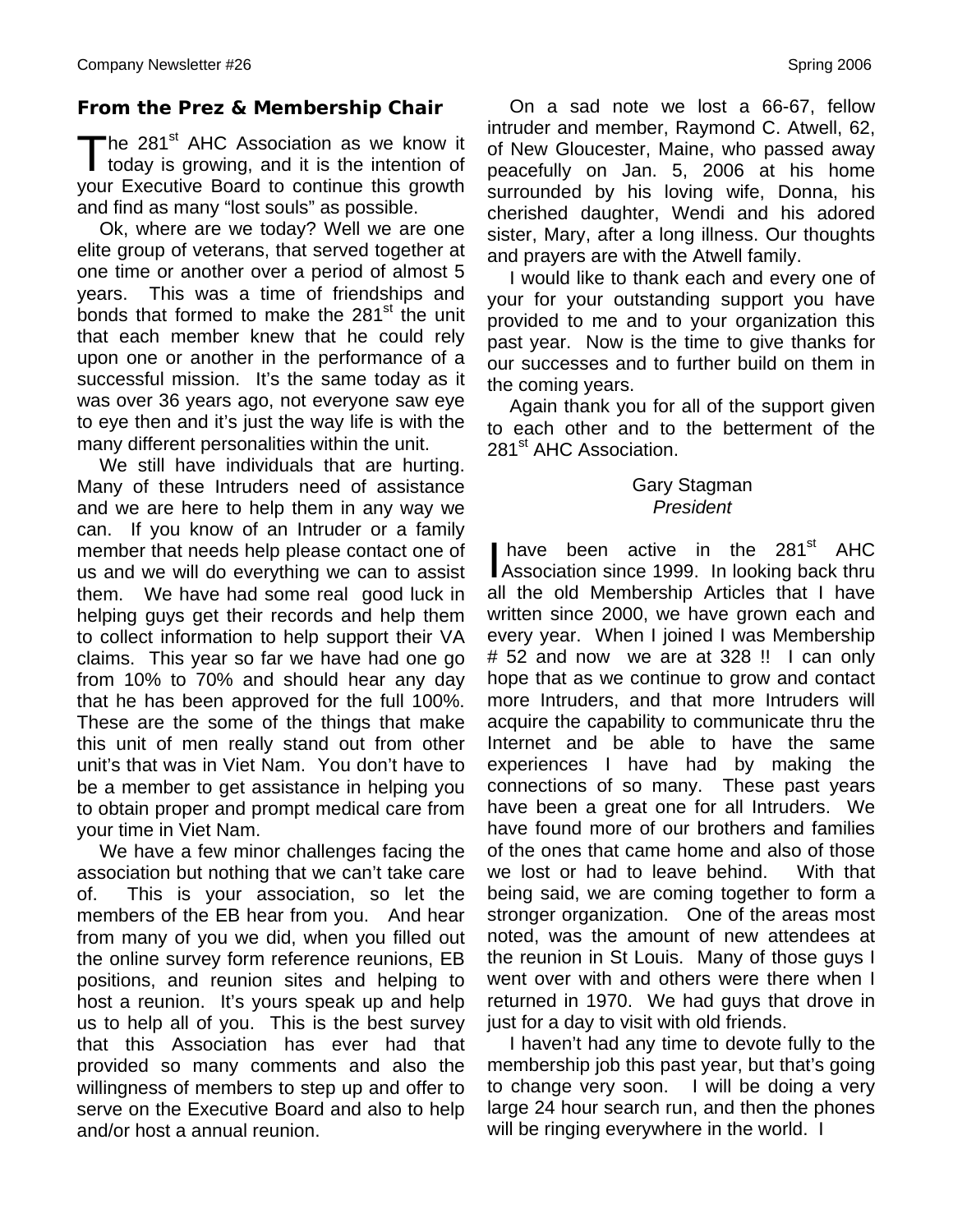#### Company Newsletter #26 Spring 2006

figure that I will run close to 200 or more names, so I will have a very large number of printouts to look at and I have found that these printouts I get from this program gives me the best information for my searches. Hopefully I can get the numbers climbing again.

On another note is the annual dues drive that started in January. The dues are due in January of each year, which gives you the status of a Member-In-Good-Standing, so you can participate in the voting procedures for office vacancies and during any voting during the General Membership Meeting held during the annual reunion. The annual dues allows the Association the operating monies for the years expenses and fronts a lot of the costs for the annual reunions.

Ken Smith has offered his services in the annual dues collections. He will handle all renewals. He will be sending out postcards fairly soon to the members that have not sent in their dues. I will continue to accept all new applications for membership and ones that want to convert from annual to life membership. This way I can prepare the certificates and membership cards. Anyone that has sent their dues to me, they have been posted on the Dues roster and have been sent to the treasurer.

> Gary Stagman Membership Committee Chairman

#### *The Senior Member@Large*

s of this writing, the reunion committee As of this writing, the reunion committee<br>
Meeting on March 1, 2006 in St. Louis is only a couple weeks away. I am enthused with the new volunteers who have stepped forward to help with this annual event. The committee was pleased with the info we received from the membership on the recent zoomerang survey. This will help direct the planning for the reunion committee.

The  $281<sup>st</sup>$  support for P Troop in Iraq has been tremendous. I had the honor of meeting most of the employees of HRI who are our front line in support of P Troup, thanks to Jack Mayhew. As P Troup arrives home we thank Bob Mitchell not only for finding a group

getting ready to deploy, but also for heading up our effort to support them.

 At the last reunion I was excited to see new attendees many of whom I served with and had not seen since 1968. Thanks for coming.

 As chairman for the Awards Committee I will be accepting nominations for **I**ntruder **O**f **Y**ear **A**ward, IOYA, in writing up until June 1, 2006 60 days prior to our reunion, August 2, 2006. You can send nominations to me email jhays@haysenterprises.com or hard copy at my home 7517 Highland SW, Lordstown, OH 44481. I will acknowledge all nominations to the person submitting it. If you send a nomination and do not receive an acknowledgement, please follow up as it might have failed to reach me.

 Please continue to pray for our troops in Harms Way. Wishing everyone Health, Happiness and Safe travel. See you in St Louis.

> Jay Hays *Senior Member at Large*

#### *The Chaplain's Corner*

 $\Box$  ere is a short story that just might make ere is a short story that just might make<br>you smile but think of the deeper implications. If you were on trial for your beliefs would there be enough evidence to convict you?

#### *The Depth of Your Convictions*

 Rabbi Yaakov Salomon tells the story of the lawyer arguing a case for his guilty client, who was on trial for murder.

 The one challenge in the prosecution's case was that the body had never been found. However, the abundance of expertly presented circumstantial evidence was more than compelling. Everyone in the courtroom, jurors included, knew that the man was guiltyso in his closing argument, the clever defense attorney decided to go for broke.

 He pointed grandly toward the courtroom doors and declared, "Ladies and gentlemen of the jury: In exactly 60 seconds, the so-called corpse, the man you believe to be dead, is going to come walking in right through those very doors. We can begin counting now.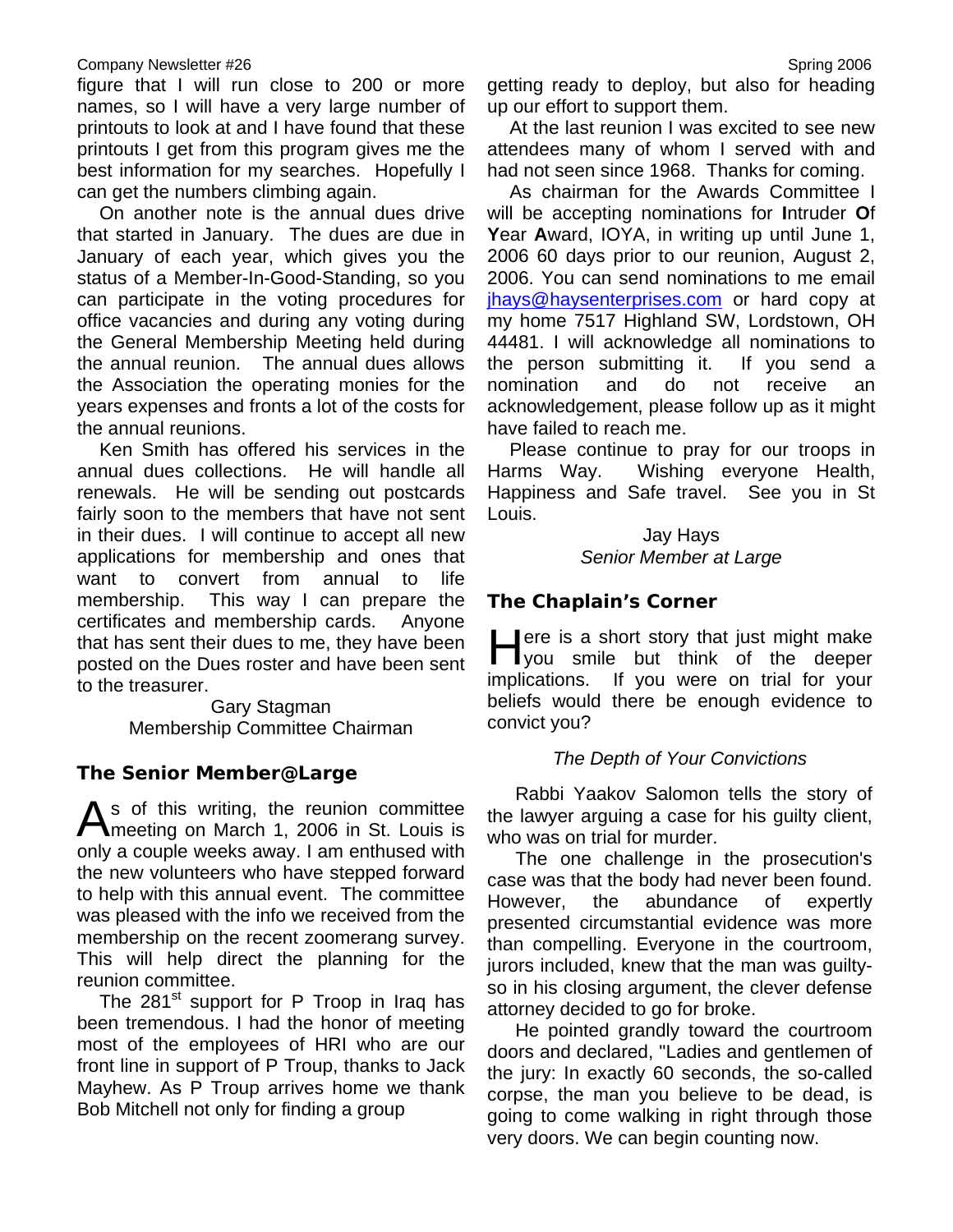#### Company Newsletter #26 Spring 2006

 The time ticked by: one second, two seconds, three seconds, ten seconds, 20 seconds, 45 seconds, 55 seconds, 56, 57, 58, 59 and then, at exactly the one-minute mark, in walked nobody at all. Certainly the corpse did not walk in.

 The lawyer addressed the puzzled jury: "Ladies and gentlemen - I apologize. I told you something that obviously did not come true. However the mere fact that you looked at the doors as you did showed me- and shows youthat you had some measure of doubt. And of course, if you have any doubt, any doubt at all, you must- YOU MUST return a verdict of Not Guilty." And with a triumphant flourish, he returned to his seat.

 The jury went into deliberations and just five minutes later came back out to render their verdict. The foreman stood up, faced the judge, and said they found the defendant guilty!

 The defense attorney was enraged. "How could you?" he demanded. "I saw all of you watching that door!"

 The foreman replied, "Yes, sir, you are correct: we were, in fact, watching the door. But we were also watching you and your client- and you did not watch the door. Your client did not watch the door, not even for a moment. And that's because you both knew there was not a chance in the world that anyone would be walking through it."

 What is the lesson? Don't expect anyone else to believe something you don't believe yourself!"

Norm Kaufman Chaplain

## **† Raymond C. Atwell †**

28 January 1943 - 5 January 2006

483rd TC Detachment (1/66-5/67) *"Rest in Peace, Brother"* 

#### *From the Secretary*

#### **COMMITTEES And Why They Are Important**

**ave any of you out there who "subscribe"** ave any of you out there who "subscribe"<br>to this august organization of ours been dissatisfied? Do you get all dressed up to go to one of our functions and dislike the accommodations (been to the Palace Hotel lately?)? Have you paid \$100@ for a smokefilled room and some rubber roast beef disguised as a steak, even if said steak is straddled by fresh carrot stubs and soupy mashed potatoes? Have you ever wondered what our yearly dues are for? Why do we pay Brian some of our hard earned money simply to have it sit in an underperforming Certificate of Deposit? Well, wonder no more. Take the bull by the horns, grab the throttle and crank it 10 degrees right of center, holler "CLEAR" and pull the trigger. Something will happen if you volunteer yourself and actually take charge of an event, problem, or even something that happens to be going well. That happening will not turn out to everyone's satisfaction, I can guarantee that, but at least you will know who to complain to. And a sense of Personal Satisfaction will probably not come your way but a certain Modicum of Accomplishment will. And that is not all bad.

 There has been a lot of talk these past few reunions of Rule By The Few. The Few are in charge and dictate the events. The Few set the tone for governance of the  $281<sup>st</sup>$  AHC Association and The Masses have no say in anything.

Well you know…, you are right! Check out the list of attendees at the upcoming Reunion Planning Meeting. It's a short list (I'm not on it). It is, however, a doers list. Those in attendance will get it done, and a percentage of those of us on the outside will find a way to complain. Even when extra effort is expended to ensure encompassing the entire organization in something, like the ownership of the 281<sup>st</sup> AHC name and website, complaints will run rampant. "You guys railroaded a fellow Intruder." You guys let the other guys off too easy." "The open meeting was way too short, not all were heard." "The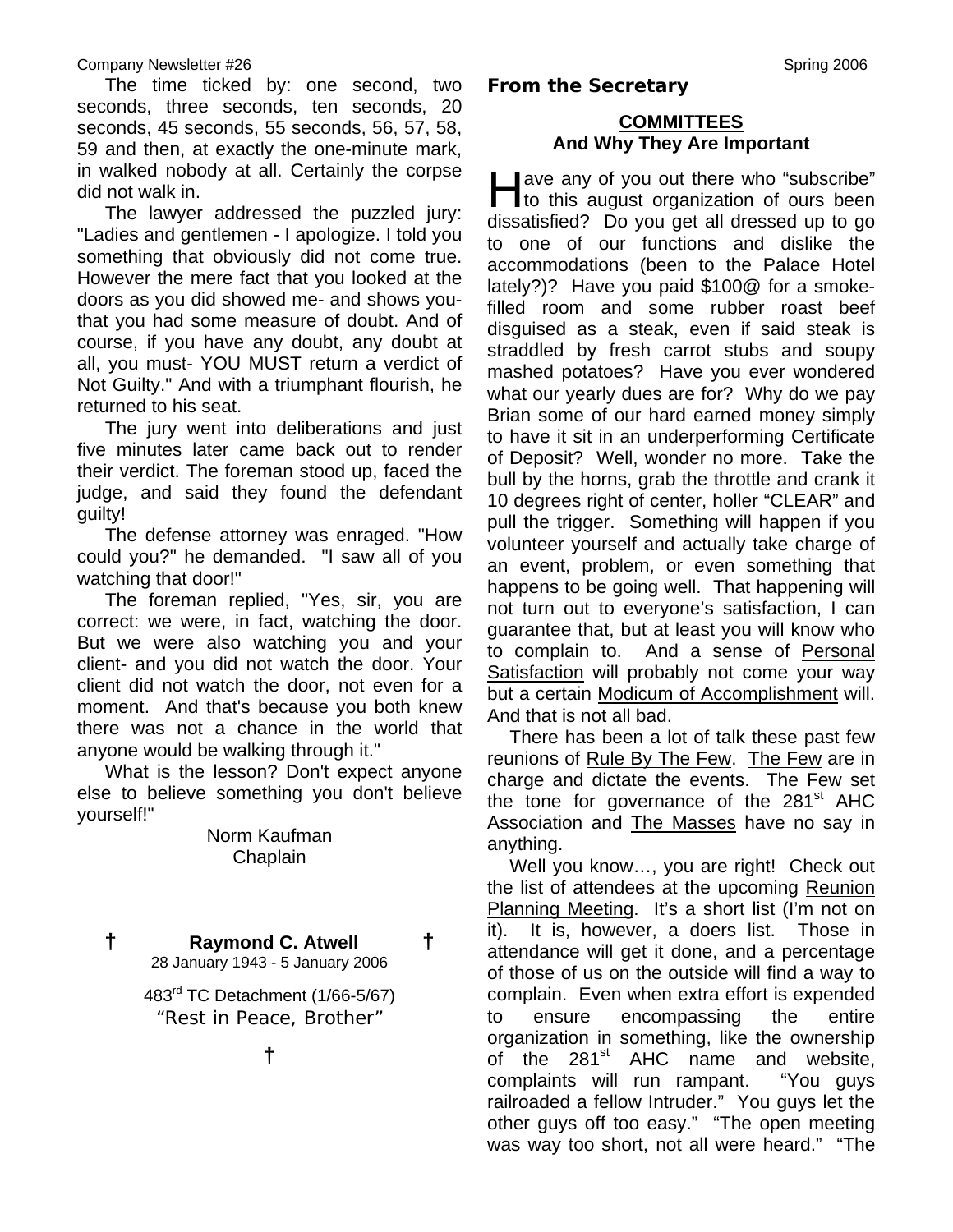#### Company Newsletter #26 Spring 2006

dinner was too expensive." "There has to be a fairer way to dole out the raffle prizes." "There wasn't enough to do during the day." "We didn't have enough free time."

I've heard them all, some from those in my own hotel room. Your leadership has tried surveys and mass emails and snail mails, and the response has been, frankly, underwhelming. And despite it all there is only one way to effect change in the 281<sup>st</sup> AHC Association, and that is to volunteer. I am the Secretary not because I love the job and the high pay (!) (I'm fixing to buy my third computer trying to keep up with you guys) but for one reason and one reason only…no one wants the job. That has to be the case, no one ever runs for my job. It's like Brian Paine practically taking over the job of Reunion Chairman. I don't see a mob of volunteers to do it. It's hard, yes it is. Lose Brian and lose a lot of institutional knowledge and you can bet the first reunion without him will be both different and deficient. That guy solves more nit-picky details than a whole host of committees, and what does he get for it…Flak. He gets shot at much more than he ever did zipping into a Delta hole picking up Chester and his gang, but he keeps coming back for more.

Some of you have businesses to run (Jack Mayhew has a huge one and I have never seen him slow down), some of us have jobs (I put in about 11 hours a day every day), some of us are in bad health (how about most of us), but all of us should have one goal, and that is to foster the health of the 281<sup>st</sup> AHC Association. After all, it's for The Intruders that we come together year after year.

If you can find something to do that helps out, do not hesitate to participate. You will find it is far easier than not participating. And then we can all complain from a position of strength.

> Jeff Murray **Secretary**



*The Reunion Committee Chairman*

#### REUNION UPDATE

he reunion committee will meet in Saint Louis on March  $1 - 3$  to finalize the 2006 reunion. So far we have five Intruders signed on to attend and help. WE NEED MOORE!! So join us for 3 fun filled days of work. In March we will take a look at the reunion questions that about 70 intruders responded to and develop recommendations to the Association Executive Board concerning future reunions. It is your reunion and it is not too late to have your voice heard, so speak up. Several individuals have agreed to sponsor and or help with the reunions which is great news in that this is the last year for several of our mainstays. Rest assured we will be in touch following the March meeting. T

Contact for input and/or questions is intruder06@Comcast.net or 410-451-4087.

#### MEMORIAL DAY IN WASHINGTON DC

Again this year we will gather at the Wall on Memorial Day, May 29 to remember and honor our fallen brothers. If you can please join us in the morning when we will again place remembrance plaques at the name of each of the 46 Intruders listed on the wall. At 1: PM (1300 hours) we will lay a remembrance wreath at the Tomb of the Unknowns in Arlington National Cemetery. We have been assured by the Commanding General of the Military District of Washington that we will not have a recurrence of last year's event and we hope to have the same individuals place the wreath. The contact person for this event is Kelly Mayhew at kellymayhew@aol.com or 703-566-1941.

#### Jack Mayhew

#### *Membership Update from Ken Smith*

his mainly affects those of you who are This mainly affects those of you who are annual members and not the lifers. I have volunteered to take this burden off of Gary Stagman who has been bugging all you annuals to get your dues in on time for the past three years that I've been a paying member. The other factor here is the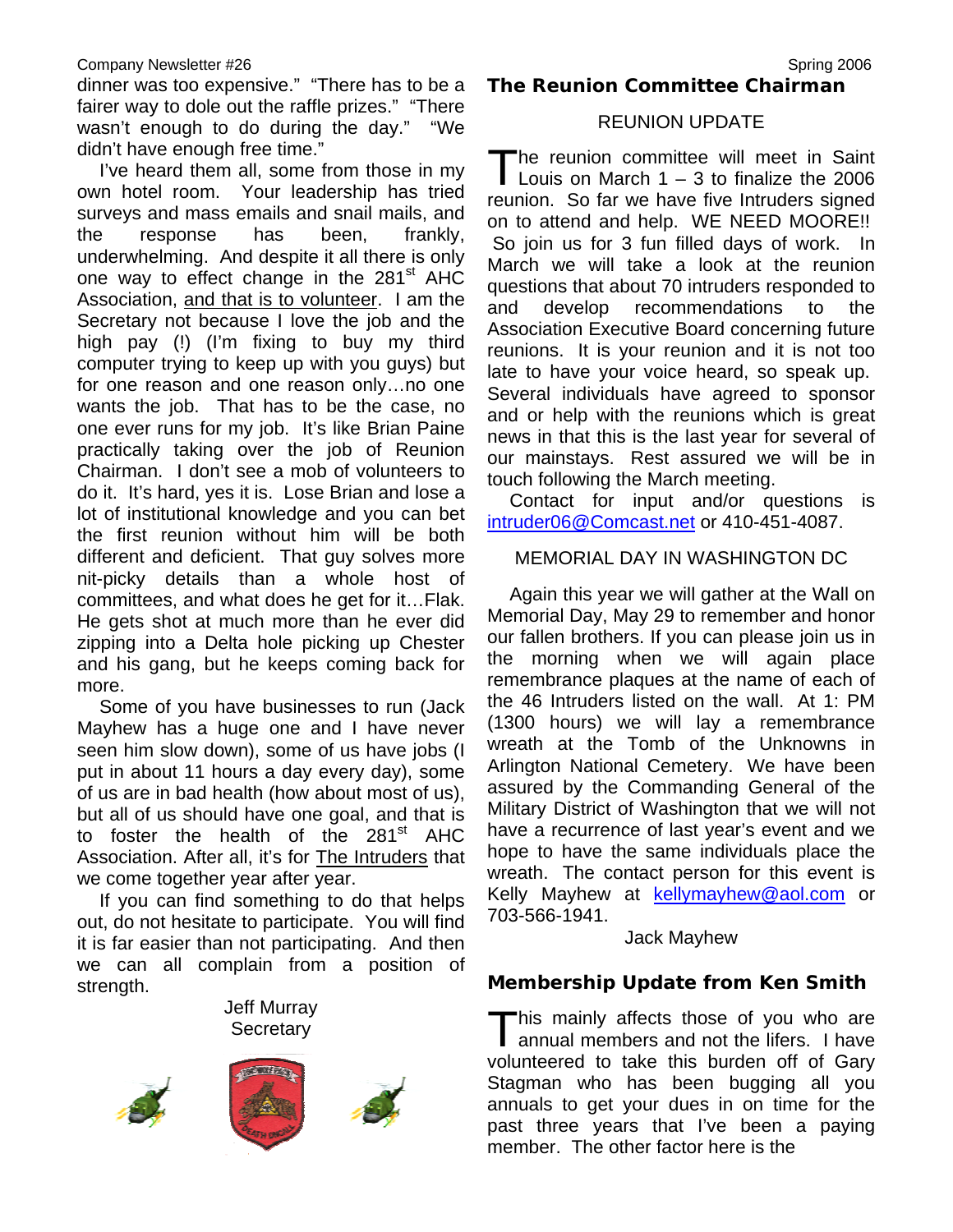intimidation factor from Intruder06 that I should get off my tuff and help the association out. You know he will always be Intruder 06 to a lot of us. Now with that said; let's get on to the business of **"ANNUAL DUES"**!

First off, if you know your dues are up and you need to get current for the 2006 year, please don't make me waste the postage on the post card to remind you. Gary gave me a list and I am checking it twice and I'm going to find out if you are current. Now if you are truly not sure you can have me check it by emailing me at *Ken.Smith@fire.ca.gov* or calling me on my cell phone at *916-201-6965.* 

Please mail your \$25 annual 281<sup>st</sup> AHC **Association Dues** to the following address:

**Ken Smith 3939 Fair Hill Road Fair Oaks, CA 95628 Attention 281st AHC Association**

 Checks should be made out to the **281st AHC Association.**

That gets me to the next point; I will be mailing postcards to all of you Annuals in March to either remind you that you have not paid for 2006, or to let you know that you are close to being overdue. The current system for Annual Members is based on a calendar year from when you either paid you last dues or when you originally joined the 281<sup>st</sup> AHC Association. The latter is the case if you have kept your dues current and on time each year.

The third and maybe the most important thing to let you know is that the Executive Board (EB) decided to allow Annual Members become current by paying the dues in the year they want to be a "*member in good standing".* In short, it means if you failed to pay last year or in years before and want to renew your membership, you only have to pay dues for the current year to be considered a "*member in good standing".*

The final thing that I want to let everyone know is that I will propose to the EB that we should set up annual dues to coincide with each year's reunion. It will greatly streamline the work load for me and simplify it so one of you can take this job when I get tired of it or the EB either promotes me or fires me. I will recommend that this take place for the 2007 Reunion and that all 2006 dues be good until that time. Some people will benefit from getting more than a year for their \$25.00, but others will be benevolent donators to the 281<sup>st</sup> Surplus Fund. Just kidding…, that doesn't exist. Don't make me bug you; *send those dues now*! **: =)**

> Ken Smith Bandit – 68 Jan 1969

#### *The Junior Member@Large*

Flight,

 $\Box$  elow you will find everything you ever Below you will find everything you ever<br>Bwanted to know about the Junior Memberat-Large of which I have the honor of serving as for this great association of ours. My prime responsibility is the conduct of the annual election. Our Reunion will be here before you know it so please study our election of officers' process and if I can answer any questions please feel free to contact me. Please take note of Section 2. Our GM Meeting will be held at the Annual Reunion in St Louis. That means I will need your input, whether a declaration or nomination, by May 7, 2006. More details will be forthcoming regarding the election. Until then,

> *Welcome Home My Brothers*  Frank W. Little Junior Member-at-Large

**Art III, Section-3**. The Junior Member at Large shall be elected to a consecutive 2-year term on the Executive Board. The first year he shall be the Junior Member at Large. The second year he shall succeed to the office of Senior Member at Large. Junior Member-at-Large: Shall perform such duties as the President may direct.

#### **ARTICLE V - NOMINATIONS AND ELECTIONS**

**Section-1**. The Junior Member-at-Large (JM@L) shall be responsible to receive all declarations from members who wish to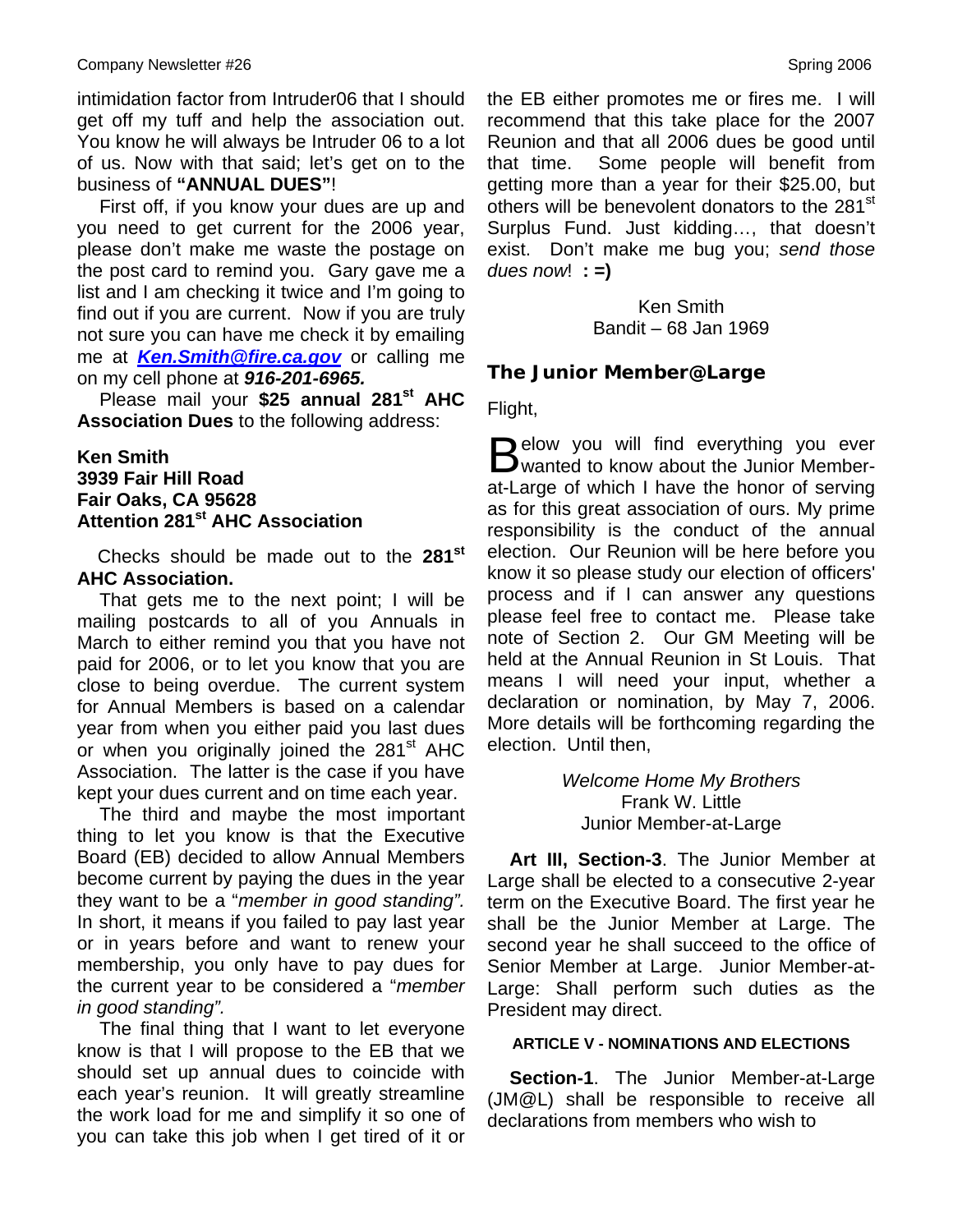submit themselves as a candidate for an elective office in the Association, and shall co-ordinate with the Treasurer in order to determine the eligibility of each request for candidacy prior to its acceptance.

**Section-2**. **All declarations and nominations of members in good standing who are interested in serving the Association in an elected position must be forwarded to the Junior Member-at-Large, not less than 90 days prior to the date of the next announced General Membership meeting (GMM),** in order for the Junior Member-at-Large to act in a timely and proper manner to execute the election process.

**Section-3**. The Junior Member-at-Large shall be responsible for conducting an election of officers prior to the annual General Membership Meeting of the Association in accordance with the provisions of this Article. Additionally the President shall appoint no more than three members in good standing to serve as a Nominations and Elections Committee to assist the JM@L in the election process. The JM@L will serve as the chair of this committee. The committee will seek members in good standing who are interested in serving as an officer in the Association as well as accept nominations from the membership. Should an individual be nominated by the committee or any other member of the Association his name will not be placed on the ballot without his consent.

#### **NOTES AND COMMENTS**

#### *Time to go to the movies! "MISSING IN AMERICA". - Fred*

Our very own Ken Miller, Wolf Pack 34 (1969-70), has written the screenplay for a major film that is now out and available at most rental stores, Hollywood and Blockbuster in particular. The star is none other than Danny Glover. When you rent the film be sure you review the credits. There is an interesting segment at *The Wall* where you'll see Ken and also Honorary Member Linda George. It should go without saying that your association wholeheartedly indorses *Missing in America*!! Ken is "the man"!!



#### *Teenie weennie Mini Reunion*

Marshal "Hawk" Hawkins and Fred Mentzer got together in Norman, OK for some yuk-it-ups and stories the weekend of 11-12 January. Here they are comparing hairlines…… Yuk yuk !!

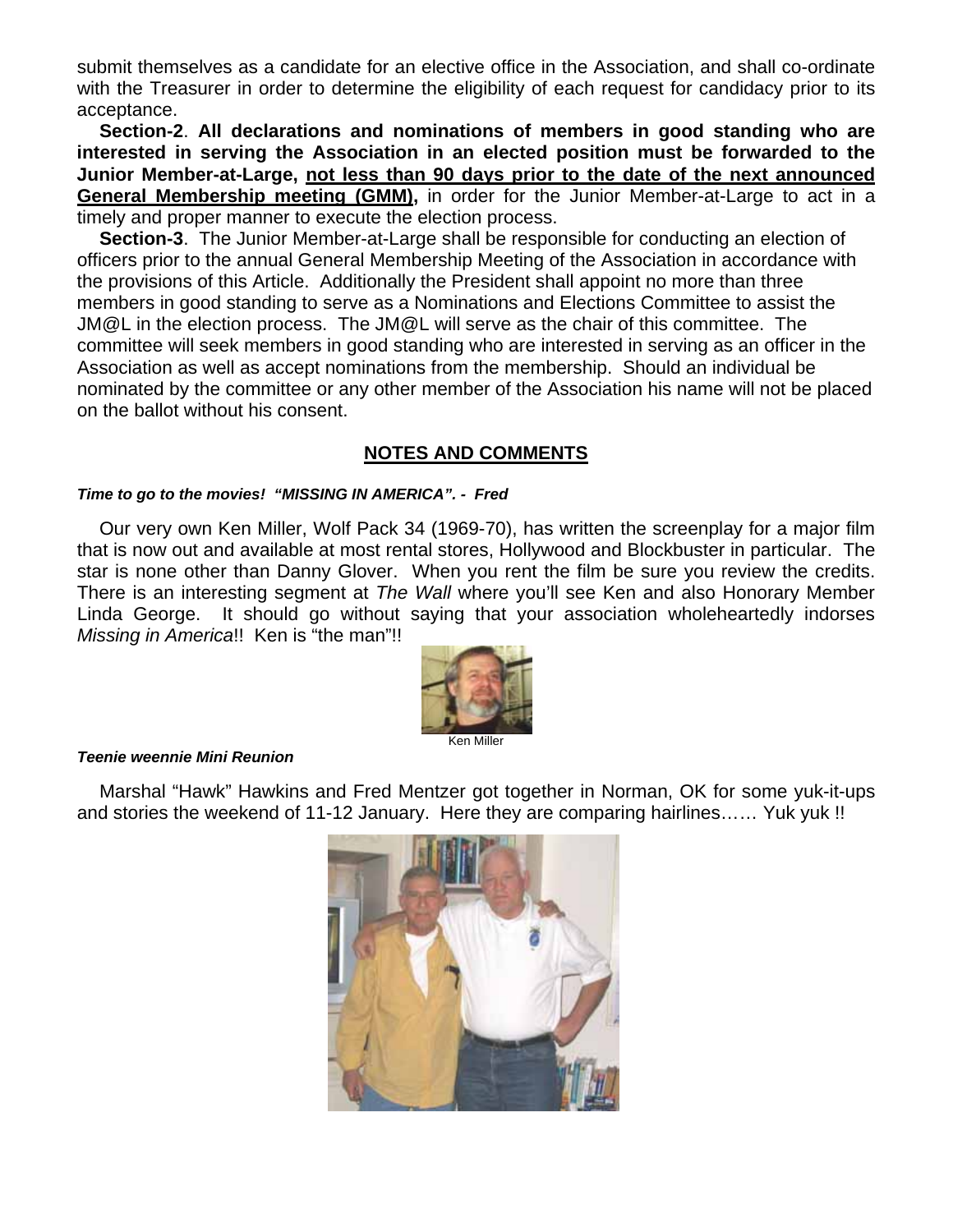#### *More from Jack Mayhew concerning our support for the troops.*

Captain Mike Rush, Commanding officer of "P" Troop, has returned to the states after completing his tour of duty in Iraq and will serve as the advance party for the unit when it arrives at Fort Carson in the next few weeks. Bob Mitchell has volunteered to head up the support team for the next unit that we will support which will arrive in country in the next month or so. In the meantime thanks for all your support and get ready for the next round under the capable leadership of Bob. Details to follow. - *Jack*

#### *Here's some more from our esteemed leader, Gary Stagman.*

Fred, while I was in Chicago this past week, I got to spend some time with Lindy Paschall, sister of Les Paschall who was KIA on December 21, 1967 at Polei Kleng, Project Delta forward operating base. Lindy has put together her own remembrance case to hold hers and Les's time in service. Also attached is be a picture of Lindy at the National Vietnam Veterans Art Museum in Chicago, Illinois. I also included one with me in it. We had a great time just shooting the bull and talking of times a long time ago. - *Gary* 



Also I received the following thank you notes from Mrs. Donna Atwell and Ray's sister Mary.

#### *Dear Gary and the 281st,*

*Thank you for the flowers. Thank you also for all the support. I am pleased with being an Honorary Member of the 281st. - Donna* 

#### *Dear Gary,*

*I can't begin to find the words to thank you for my Honorary Membership in the 281st. I can not tell you how much it means to me to be given this honor. It is with great pride that I say THANK YOU from the bottom of my heart. I will never forget this, and I know if Ray were here he would also thank you. You all are in my thoughts and prayers. God Bless, - Mary* 

#### *Some comments from the Editor……*

 By now most have noted that the theme of this newsletter is "*Support Your Association*". Each of you are aware that for a veterans organization such as ours to survive requires participation. Not only as dues paying members but as elected officers and or working on a committee. In order for the 281<sup>st</sup> Association to indure we must have folks willing to "pitch in".

 At present our association is healthy and vibrant. We have a few bucks in the bank, an active executive board and solid committee's. But, I must point out, most of those those who constitute the official side of the organization have been so involved in one way or another since the association was founded. WE NEED NEW BLOOD!! Fresh folks are needed to step up to the plate and take the reins.

 I've heard from more than one source comments and even complaints that the leadership of the Assn is an "old boys club". This is patently unfair to those who have given so unselfishly of their time and even treasure. Any and all of the current leadership who have served you for so